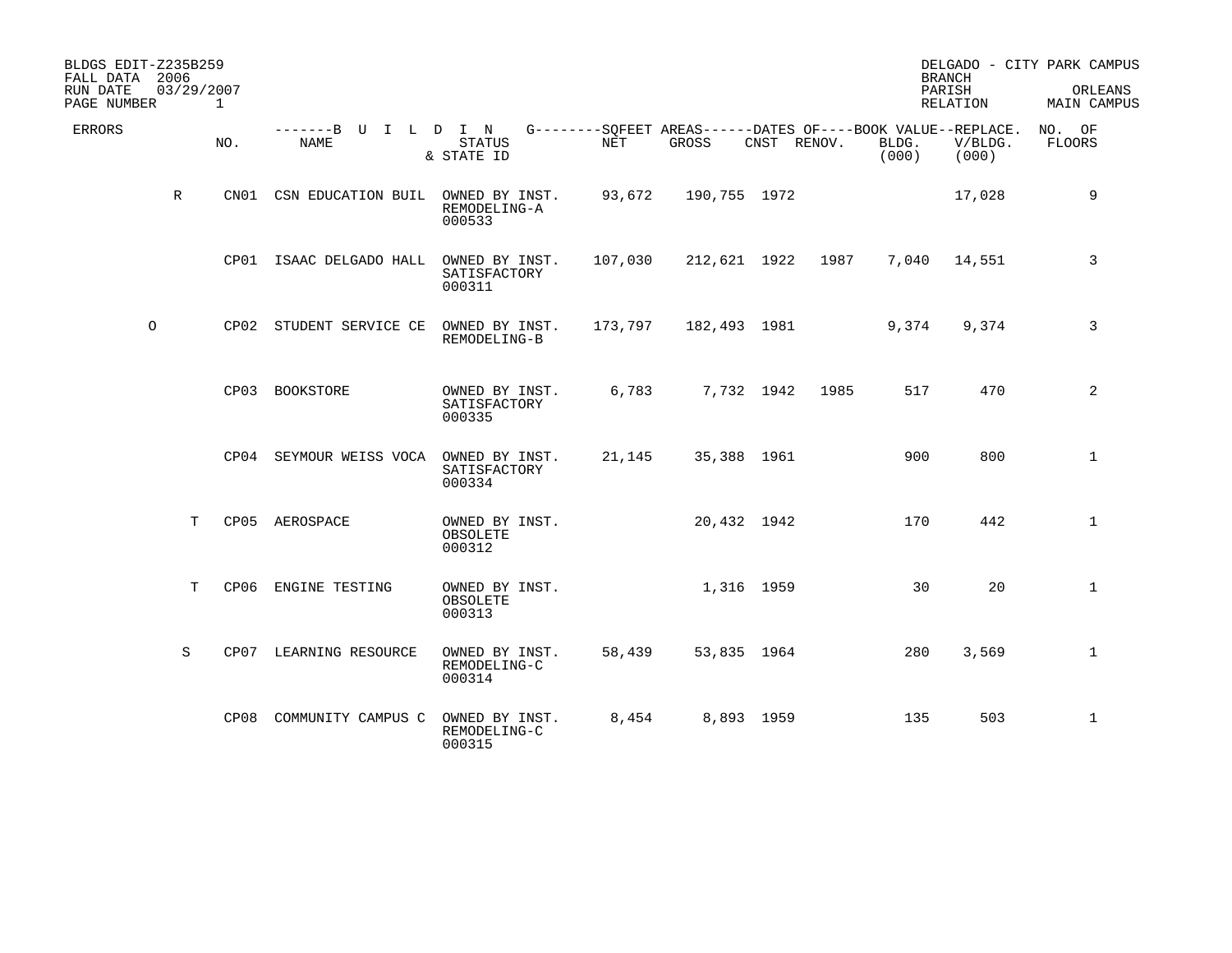| BLDGS EDIT-Z235B259<br>FALL DATA 2006<br>RUN DATE<br>PAGE NUMBER | 03/29/2007 | 2    |                                     |                                          |        |             |             |                                                                               | <b>BRANCH</b><br>PARISH<br>RELATION | DELGADO - CITY PARK CAMPUS<br>ORLEANS<br>MAIN CAMPUS |
|------------------------------------------------------------------|------------|------|-------------------------------------|------------------------------------------|--------|-------------|-------------|-------------------------------------------------------------------------------|-------------------------------------|------------------------------------------------------|
| <b>ERRORS</b>                                                    |            | NO.  | -------B U I L D I N<br><b>NAME</b> | <b>STATUS</b><br>& STATE ID              | NET    | GROSS       | CNST RENOV. | G--------SQFEET AREAS------DATES OF----BOOK VALUE--REPLACE.<br>BLDG.<br>(000) | V/BLDG.<br>(000)                    | NO. OF<br><b>FLOORS</b>                              |
|                                                                  |            | CP09 | COMMUNITY CAMPUS C OWNED BY INST.   | REMODELING-C<br>000316                   | 12,909 | 13,465 1963 |             | 160                                                                           | 584                                 | $\mathbf{1}$                                         |
|                                                                  |            |      | CP10 FRANCIS E COOK                 | OWNED BY INST.<br>REMODELING-A<br>000326 | 29,724 | 38,160 1974 |             | 1,340                                                                         | 3,659                               | 2                                                    |
|                                                                  |            |      | CP11 MICHAEL L WILLIAMS             | OWNED BY INST.<br>SATISFACTORY<br>000317 | 23,645 | 40,781 1967 |             | 1,209                                                                         | 4,541                               | $\mathbf{1}$                                         |
|                                                                  | T          |      | CP12 CENTRAL UTITITIES              | OWNED BY INST.<br>REMODELING-C<br>000318 |        | 6,186 1967  |             | 560                                                                           | 323                                 | $\mathbf{1}$                                         |
|                                                                  | T          |      | CP14 BUILDING 14                    | OWNED BY INST.<br>OBSOLETE<br>000319     |        |             | 841 1964    | 12                                                                            | 29                                  | $\mathbf{1}$                                         |
|                                                                  |            |      | CP22 ENGINEERING                    | OWNED BY INST.<br>SATISFACTORY<br>000321 | 21,578 | 39,451 1970 |             | 1,365                                                                         | 2,737                               | $\mathbf{1}$                                         |
| $\circ$                                                          |            |      | CP23 STUDENT LIFE CENTE             | OWNED BY INST.<br>SATISFACTORY           | 14,816 | 38,206 1999 |             | 5,189                                                                         | 5,189                               | 2                                                    |
|                                                                  |            |      | CP25 MAINTENANCE                    | OWNED BY INST.<br>OBSOLETE<br>000329     | 340    |             | 560 1977    |                                                                               | 20<br>6                             | $\mathbf{1}$                                         |
|                                                                  |            |      | CP32 DELGADO CHILDREN'S             | OWNED BY INST.<br>OBSOLETE<br>000322     | 3,061  | 3,355 1923  |             | 20                                                                            | 181                                 | 2                                                    |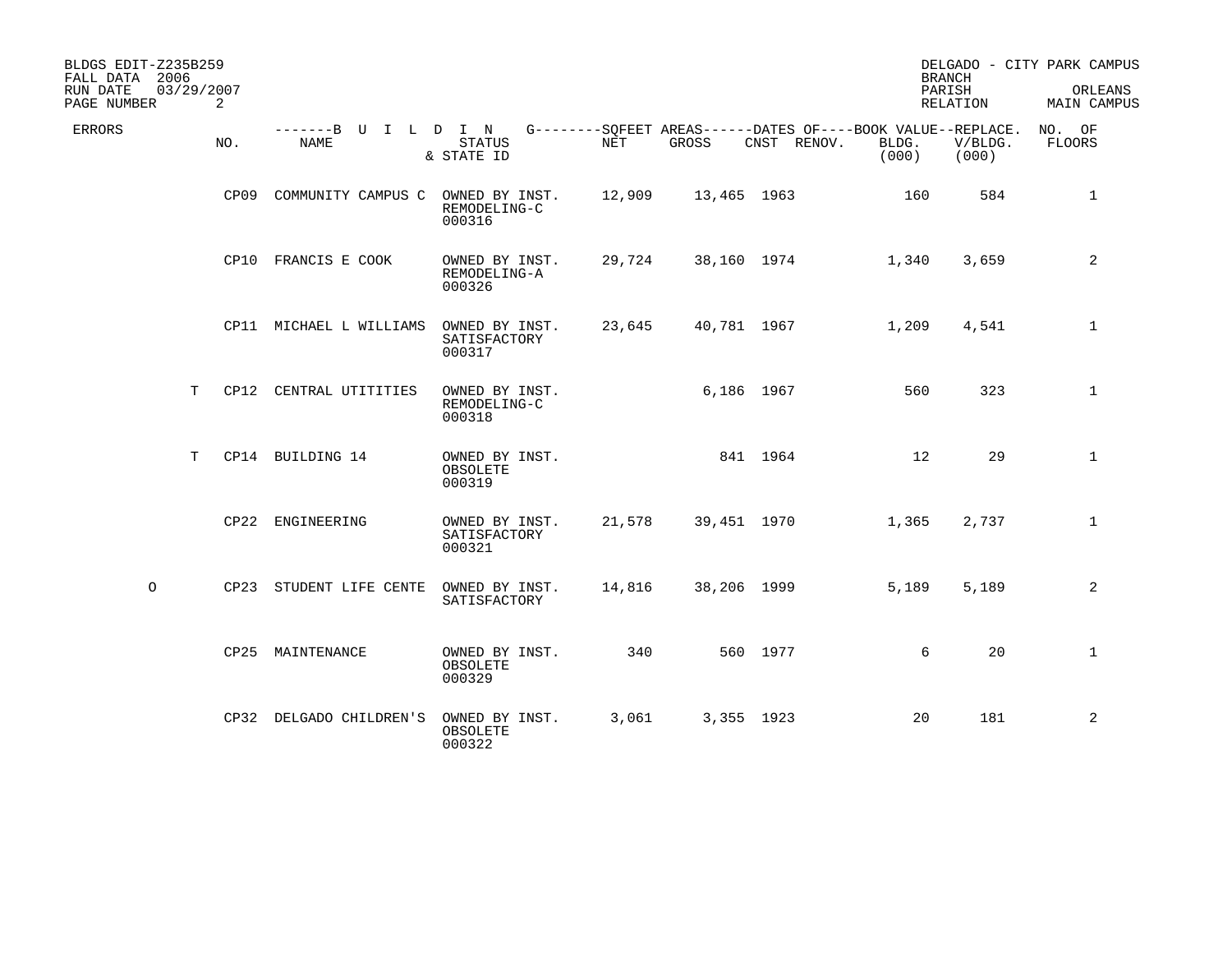| BLDGS EDIT-Z235B259<br>FALL DATA 2006<br>RUN DATE<br>PAGE NUMBER | 03/29/2007 | 3   |                                     |                                             |            |                                                                      |          |             |                | <b>BRANCH</b><br>PARISH<br>RELATION | DELGADO - CITY PARK CAMPUS<br>ORLEANS<br><b>MAIN CAMPUS</b> |
|------------------------------------------------------------------|------------|-----|-------------------------------------|---------------------------------------------|------------|----------------------------------------------------------------------|----------|-------------|----------------|-------------------------------------|-------------------------------------------------------------|
| <b>ERRORS</b>                                                    |            | NO. | -------B U I L D I N<br><b>NAME</b> | <b>STATUS</b><br>& STATE ID                 | <b>NET</b> | G--------SOFEET AREAS------DATES OF----BOOK VALUE--REPLACE.<br>GROSS |          | CNST RENOV. | BLDG.<br>(000) | V/BLDG.<br>(000)                    | NO. OF<br><b>FLOORS</b>                                     |
|                                                                  |            |     | CP33 JOB LINK CENTER                | OWNED BY INST.<br>REMODELING-B<br>000323    | 2,483      | 2,725 1965                                                           |          |             | 15             | 132                                 | 2                                                           |
|                                                                  | T          |     | CP34 JOB LINK CLASSROOM             | OWNED BY INST.<br>OBSOLETE<br>000324        |            |                                                                      | 841 1964 |             | 12             | 30                                  | $\mathbf{1}$                                                |
|                                                                  | T          |     | CP35 GROUNDS<br>MAINTENAN           | OWNED BY INST.<br><b>OBSOLETE</b><br>000328 |            | 1,127 1965                                                           |          | 1967        | 10             | 12                                  | $\mathbf{1}$                                                |
|                                                                  |            |     | CP36 COMMUNITY CAMPUS O             | OWNED BY INST.<br>REMODELING-B<br>011729    | 3,457      | 3,457 1990                                                           |          | 1992        | 10             | 103                                 | $\mathbf{1}$                                                |
|                                                                  |            |     | CP37 O'KEEFE                        | OWNED BY INST.<br>REMODELING-C<br>000330    | 23,202     | 23,202 1981                                                          |          |             | 1,700          | 1,296                               | $\mathbf{1}$                                                |
|                                                                  |            |     | CP38 BATT                           | OWNED BY INST.<br>SATISFACTORY<br>000333    | 5,785      | 12,040 1984                                                          |          |             | 484            | 461                                 | 2                                                           |
|                                                                  |            |     | CP39 BAGERT-LANCASTER               | OWNED BY INST.<br>SATISFACTORY<br>000332    | 13,048     | 16,174 1984                                                          |          |             | 870            | 834                                 | 2                                                           |
|                                                                  |            |     | CP40 HAYDEL                         | OWNED BY INST.<br>SATISFACTORY<br>000331    | 10,135     | 11,886 1984                                                          |          |             | 499            | 658                                 | 2                                                           |
|                                                                  |            |     | CP41 GM TECHNOLOGY LAB              | OWNED BY INST.<br>REMODELING-B<br>012039    | 8,138      | 8,138 1993                                                           |          |             | 55             | 331                                 | 2                                                           |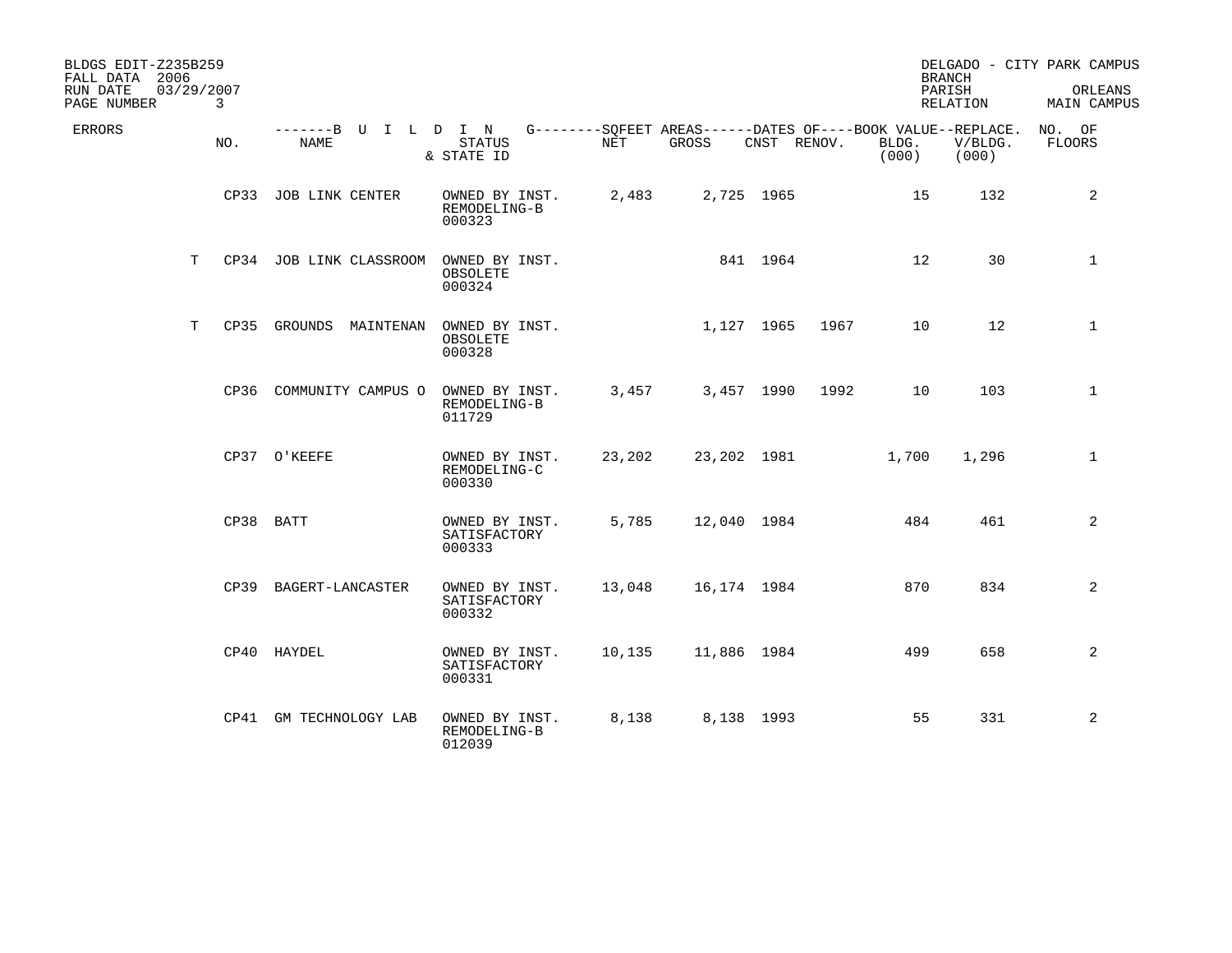| BLDGS EDIT-Z235B259<br>2006<br>FALL DATA<br>RUN DATE<br>PAGE NUMBER | 03/29/2007 | 4    |                    |                                  |       |             |             |                                                                               | <b>BRANCH</b><br>PARISH | DELGADO - CITY PARK CAMPUS<br>RELATION |                  | ORLEANS<br><b>MAIN CAMPUS</b> |
|---------------------------------------------------------------------|------------|------|--------------------|----------------------------------|-------|-------------|-------------|-------------------------------------------------------------------------------|-------------------------|----------------------------------------|------------------|-------------------------------|
| ERRORS                                                              |            | NO.  | U<br>NAME          | N<br>STATUS<br>& STATE ID        | NET   | GROSS       | CNST RENOV. | G--------SQFEET AREAS------DATES OF----BOOK VALUE--REPLACE.<br>BLDG.<br>(000) |                         | V/BLDG.<br>(000)                       | NO. OF<br>FLOORS |                               |
|                                                                     | т          | HL01 | HARVEY LEARNING CE | LEASED<br>OBSOLETE<br>009734     |       |             | 7,810 1980  |                                                                               |                         |                                        |                  | 1                             |
|                                                                     | T          | LF01 | LAKEFRONT HANGAR   | LEASED<br>OBSOLETE<br>012228     |       | 11,200 1993 |             |                                                                               | 300                     | 357                                    |                  | $\mathbf 1$                   |
|                                                                     |            | SL01 | SLIDELL LEARNING C | LEASED<br>SATISFACTORY<br>002138 | 9,584 | 15,890      | 1987        |                                                                               |                         |                                        |                  |                               |
|                                                                     | т          | 00SP | 00ST. PATRICK      | LEASED<br>OBSOLETE<br>000669     |       | 23,914 1904 |             |                                                                               |                         |                                        |                  | 2                             |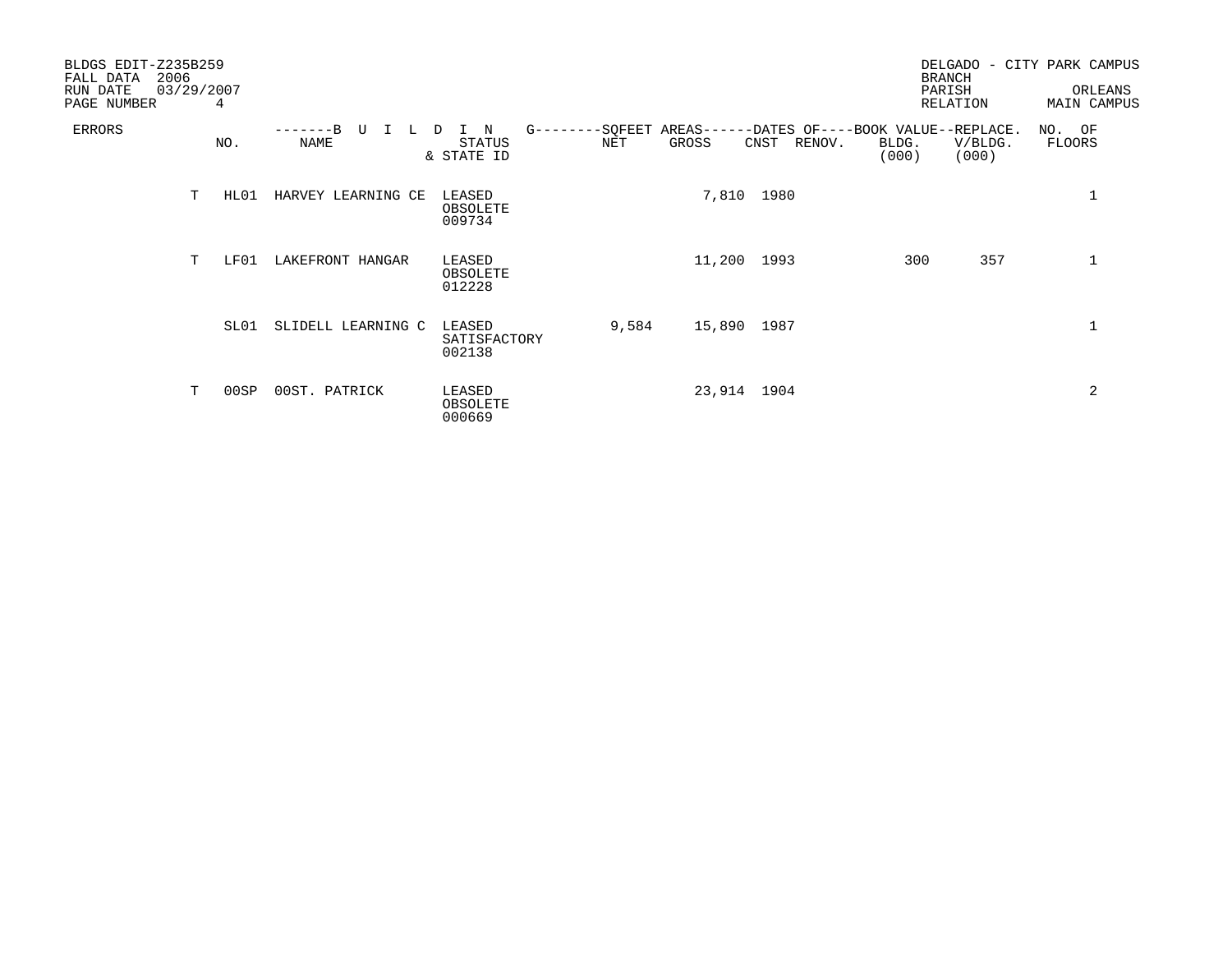FALL DATA 2006 BRANCH

## D E S C R I P T I O N A N D S U M M A R Y O F E R R O R S

ERROR A DUPLICATE BLDG

- ERROR B DUPLICATE SUPPLEMENT ERROR C UNMATCHED BLDG
- ERROR D UNMATCHED SUPPLEMENT
- ERROR E INVALID OWNERSHIP STATUS CODE
- ERROR F INVALID FOUNDATION TYPE
- ERROR G INVALID CONDITION STATUS CODE
- ERROR H INVALID CONSTRUCTION STATUS CODE (TYPE STRUC)
- ERROR I INVALID AIR CONDITIONED STATUS CODE
- ERROR J INVALID HEATING STATUS CODE

ERROR P GROSS AREA = ZEROS OR BLANK

- ERROR K INVALID FLOOR STRUCTURE STATUS CODE
- ERROR L INVALID ROOF STRUCTURE STATUS CODE
- ERROR M INVALID EXTERIOR WALL FINISH CODE
- ERROR N INVALID ROOF MATERIAL STATUS CODE
- ERROR O STATE IDENTIFICATION NUMBER IS BLANK 2

 ERROR Q CONSTRUCTION DATE PRIOR TO 1800 OR BLANK ERROR R BLDG IS OWNED BUT NO BOOK OR ESTIMATED VALUE IS PROVIDED 1 ERROR S NET ASSIGNABLE SO FT + CUSTODIAL, CIRCULATION MECHANICAL > GROSS SOUARE FEET 1 THE SUM OF THE NET SQ FT OF THE ROOMS IN THIS BUILDING IS GREATER THAN THE REPORTED GROSS SQ FT ERROR T NET ASSIGNABLE SQUARE FEET = ZEROS OR BLANK (NO ROOMS ASSIGNED TO THIS BUILDING OR BUILDING CONTAINS 9 ONLY ROOMS WITH ROOM TYPES OF 010, 020, OR 030)

## T O T A L S

| TOTAL NUMBER OF BLDGS (MATCHED)          | 31      |
|------------------------------------------|---------|
| TOTAL ERRORS                             | 13      |
| TOTAL BOOK VALUE OF BLDGS (IN THOUSANDS) | 31962   |
| TOTAL EST VALUE OF BLDGS (IN THOUSANDS)  | 67877   |
| TOTAL GROSS AREA OWNED BY INST.          | 974060  |
| TOTAL GROSS AREA LEASED BY INST.         | 58814   |
| TOTAL GROSS AREA                         | 1032874 |

\*\* PLEASE REFER TO THE FACILITIES MANUAL TO OBTAIN THE CORRECT CODES.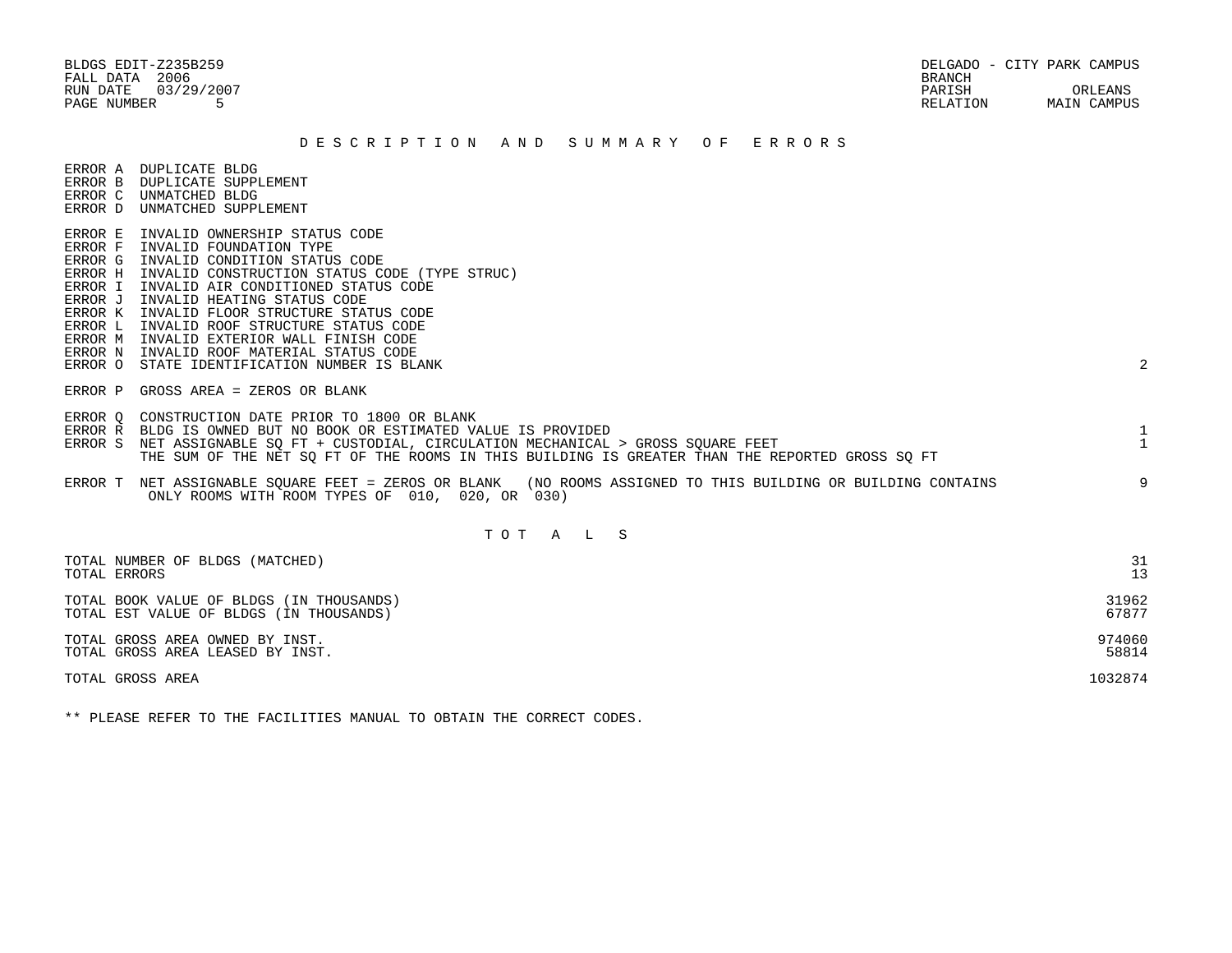| BLDGS EDIT-Z235B259<br>FALL DATA 2006<br>03/29/2007<br>RUN DATE<br>PAGE NUMBER | $\mathbf{1}$ |                              |                                          |        |                                                                             |             |      |                | <b>BRANCH</b><br>PARISH | DELGADO - WEST BANK CAMPUS<br>RELATION BRANCH FULL PROGRA | <b>JEFFERSON</b> |
|--------------------------------------------------------------------------------|--------------|------------------------------|------------------------------------------|--------|-----------------------------------------------------------------------------|-------------|------|----------------|-------------------------|-----------------------------------------------------------|------------------|
| ERRORS                                                                         | NO.          | -------B U I L D I N<br>NAME | <b>STATUS</b><br>& STATE ID              | NET    | G--------SOFEET AREAS------DATES OF----BOOK VALUE--REPLACE. NO. OF<br>GROSS | CNST RENOV. |      | BLDG.<br>(000) | V/BLDG.<br>(000)        | <b>FLOORS</b>                                             |                  |
| $\circ$                                                                        |              | WBLR LAROCCA BUILDING        | OWNED BY INST.<br>SATISFACTORY           | 21,466 |                                                                             | 38,308 1999 | 2004 | 4,523          | 4,523                   | 2                                                         |                  |
|                                                                                |              | WB01 TECH.VO.LAB             | OWNED BY INST.<br>SATISFACTORY<br>000368 | 12,924 |                                                                             | 21,047 1972 |      | 510            | 1,459                   | $\mathbf{1}$                                              |                  |
|                                                                                |              | WB02 VOCATIONAL              | OWNED BY INST.<br>SATISFACTORY<br>000369 | 16,177 |                                                                             | 21,328 1978 |      | 566            | 1,220                   | $\mathbf{1}$                                              |                  |
| $\circ$                                                                        |              | WB04 CLASSROOM BUILDING      | OWNED BY INST.<br>SATISFACTORY           | 2,142  |                                                                             | 4,166 2004  |      | 367            | 36,000                  | $\mathbf{1}$                                              |                  |
| T                                                                              |              | WB06 ADMINISTRATION          | OWNED BY INST.<br>OBSOLETE<br>000370     |        |                                                                             | 800 1977    |      | 7              | 19                      | $\mathbf 1$                                               |                  |
| T                                                                              | WB07         | TEMPORARY BUILDING           | OWNED BY INST.<br>OBSOLETE<br>000371     |        |                                                                             | 1,560 1978  |      | 20             | 62                      | $\mathbf{1}$                                              |                  |
| Т                                                                              | WB08         | STUDENT OFFICE               | OWNED BY INST.<br>OBSOLETE<br>000372     |        |                                                                             | 2,137 1978  |      | 20             | 59                      | $\mathbf 1$                                               |                  |
| т                                                                              | WB09         | STUDENT LOUNGE               | OWNED BY INST.<br>OBSOLETE<br>000373     |        |                                                                             | 1,560 1978  |      | 20             | 59                      | $\mathbf{1}$                                              |                  |